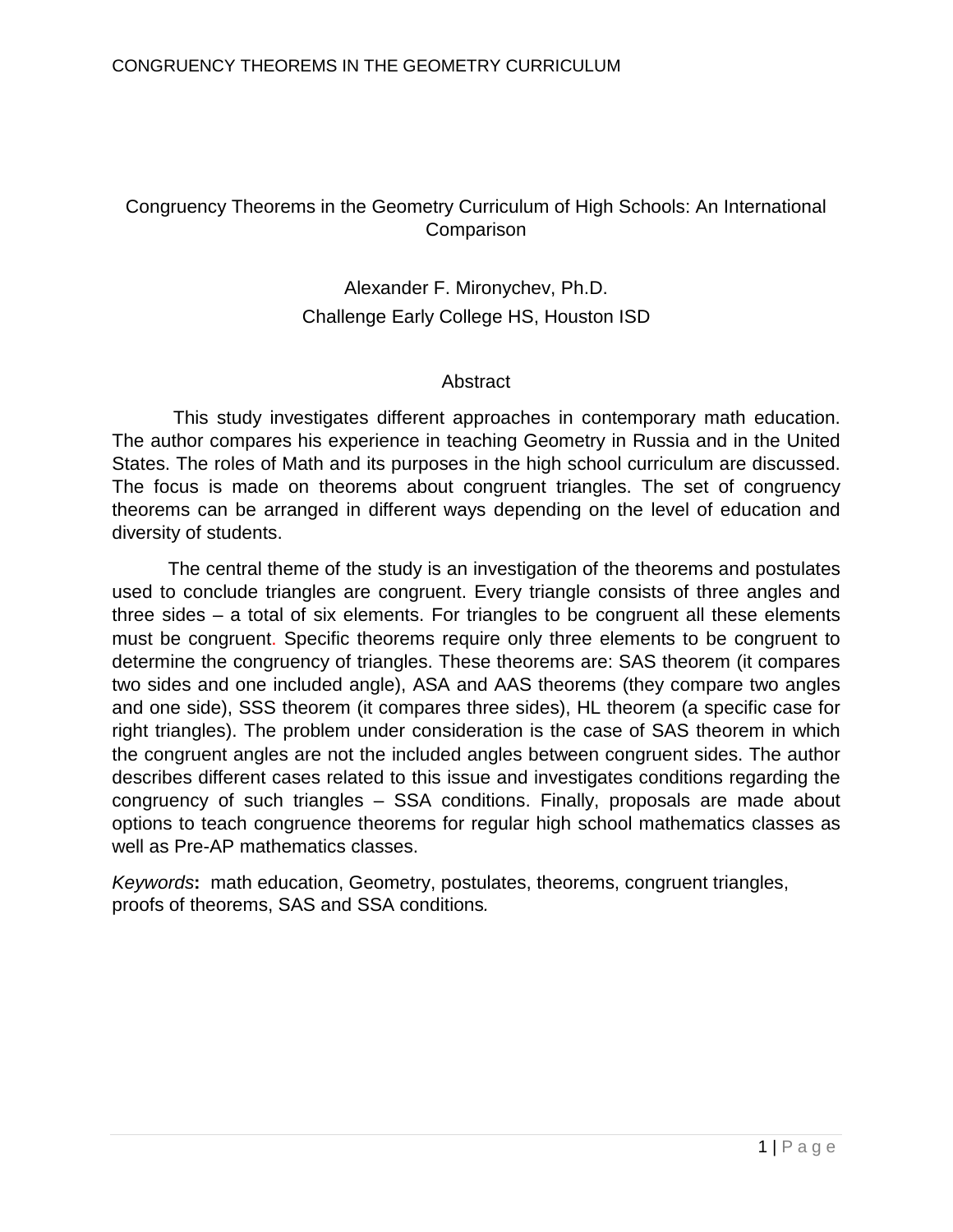## Preface

The purpose of this article is to compare aspects of teaching high school Geometry on the basis of the author's experiences in Houston, Texas (at the Houston Independent School District (HISD)) and in Moscow (Russia). The first aim is to compare the Geometry curricula, then to compare statements about congruent triangles, and finally to discuss the statement about congruent triangles when the congruent angle is not the included angle between congruent sides. In conclusion the author describes some recommendations regarding the teaching Geometry and proven theorems.

## Geometry in High School Curriculum

Math is one of the main core subjects in the high school education in all developed and developing countries. In Texas, the Texas Education Agency (TEA) requires each high school student to obtain 4 credits in Math – Algebra I, Geometry, Algebra II, and one elective course which could be Pre-Calculus, Statistics, Advanced Quantitative Reasoning (AQR), or Math Models.

The aim of Geometry in the school curriculum is not only to acquaint students with basic facts about figures around us but also (and what might be the most important) to develop thinking skills, ability to analyze problems and do generalizations.

Table 1. Skills developed by Geometry.

| <b>Math Related Skills</b>                               | Non- Math Related Skills                |  |
|----------------------------------------------------------|-----------------------------------------|--|
| Describe properties of Geometric<br>1.<br><b>Figures</b> | 1. Abstract thinking<br>2. Logic skills |  |
| 2. Represent geometric properties<br>algebraically       | 3. Make classifications                 |  |
| 3. Derive formulae for different                         | 4. Determine relationships              |  |
| measures - Length, Area, Volume                          | 5. Do proofs                            |  |
| Describe Congruence and Similarity<br>4.                 | 6. Make conclusions                     |  |

The two columns below compare briefly the Geometry curriculum in Texas and in Russia as well as the length of time for teaching the scope of this curriculum. The scope and sequence for USA is based on the TEKS (Texas Essential Knowledge and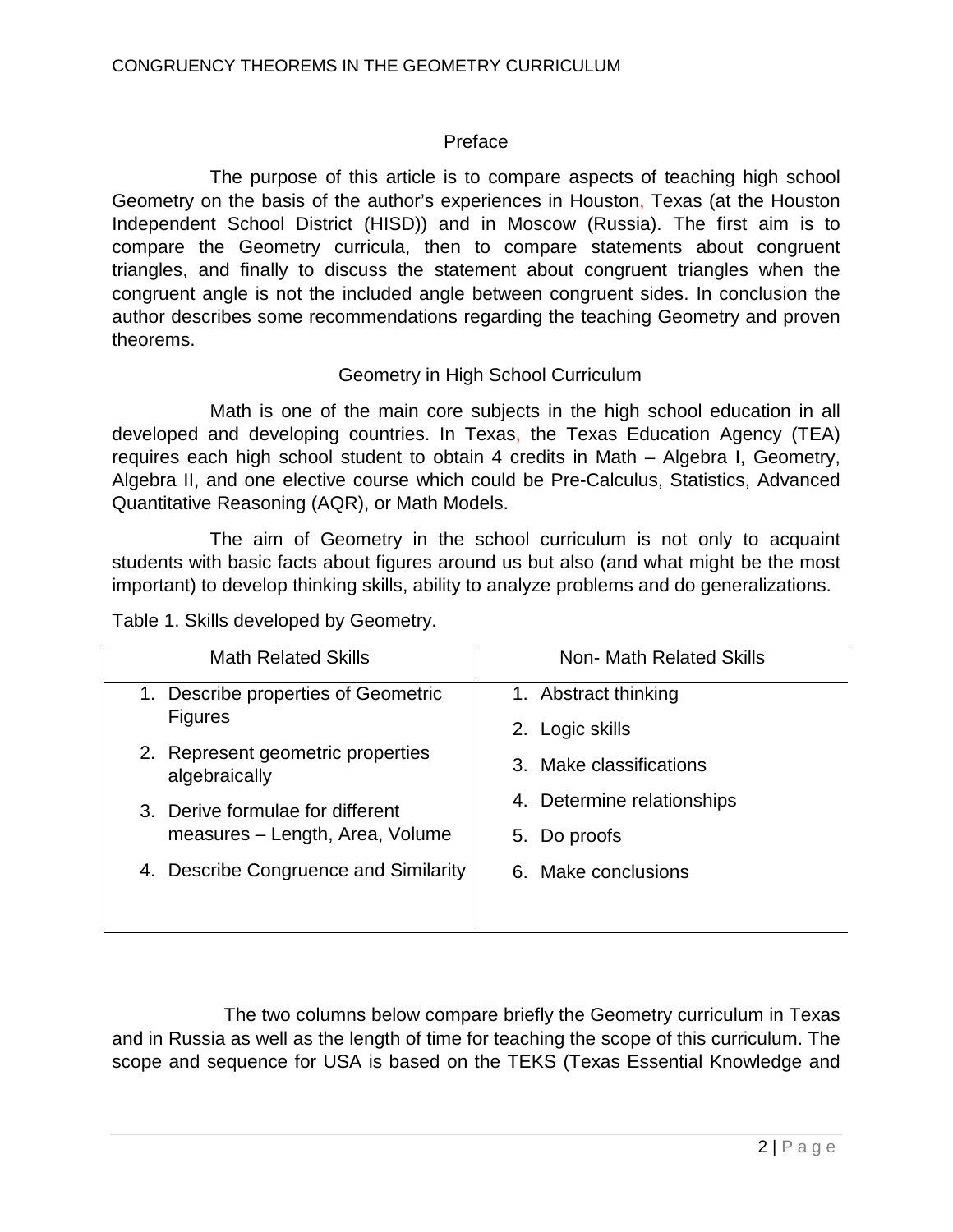Skills) – standards accepted for Texas education (TEKS, 2014). The scope and sequence for Russia is based on the Standards of Education of the Russian Ministry of Education (Rossiysky Obsheobrazovatelny Portal, 2015).

 Students learn Geometry one year. The teaching of Geometry could be arranged either in the one block schedule (every day with 45 minute lessons) or in the double block schedule (every other day with 90 minute lessons). For the school year, the total time spent is approximately 128 hours.

**1st Cycle** (August – October) Students learn main terms of Geometry, representation of points and lines on the coordinate plane, distances and midpoints, and parallel and perpendicular lines. Students also begin learning congruent triangles.

**2nd Cycle** (October – November) Students learn relationships in triangles (midsegments, points of concurrency, inscribed and circumscribed circles) transformations of figures, and properties of quadrilaterals and polygons.

**3rd Cycle** (November – December) Students learn Quadrilaterals and Polygons – properties of parallelograms, kites, and trapezoids. In this term students also learn the Pythagorean theorem and properties of Right Triangles.

**4th Cycle** (January – February) Students continue to learn properties of Right Triangles, including Trigonometric Ratios. Students also learn Areas of Figures.

## USA Russia

 In Russia students study Geometry in conjunction with Algebra for 5 years, from 7<sup>th</sup> grade to 11<sup>th</sup> grade. Students have 2 Geometry lessons a week and each lesson lasts 45 minutes for a total of 68 (academic) hours each year, or 340 hours for the five-year duration of the subject

In the **7 grade** (Middle school) Students learn main terms of Geometry; properties of lengths, angles and triangles; relationships in triangles; and properties of parallel lines. Students also learn drawings of figures.

In the **8th grade** (Middle school) students learn properties of parallelograms and quadrilaterals, area of figures, Pythagorean theorem, properties of similar figures, basics of trigonometry, geometric transformations of figures, equations of circles on the coordinate plane, and basics of vectors.

The **9th grade** is devoted to trigonometric ratios, the scalar product of vectors, inscribed and circumscribed polygons, the areas of figures, trigonometric ratios, and circumference and area of the circle.

In the **10th grade** students lean basics of stereometry (3-dimensional Geometry) which includes mutual position of lines and planes in space, the intersection of lines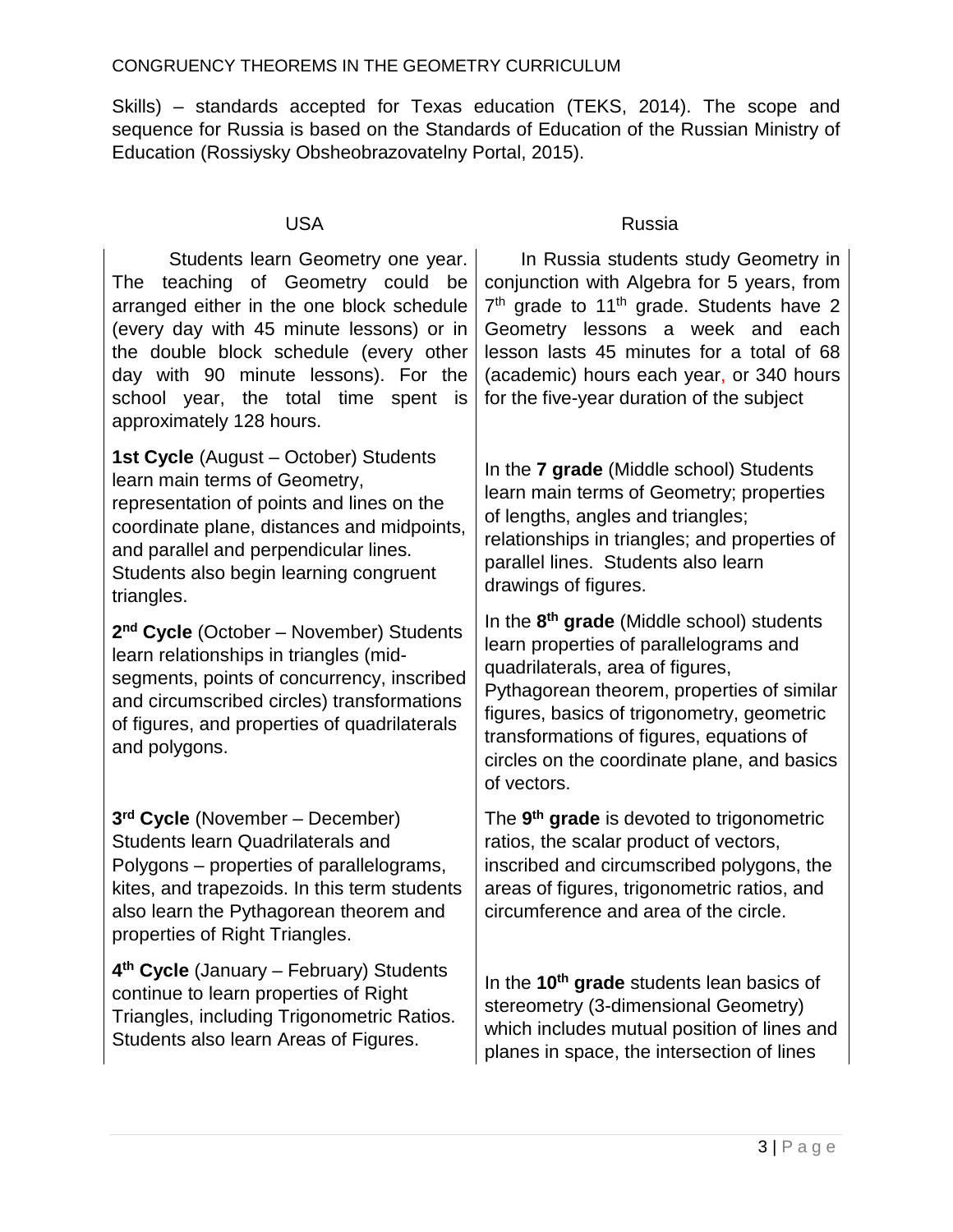| 5 <sup>th</sup> Cycle (February - April) Students  | and planes, angles between planes and             |
|----------------------------------------------------|---------------------------------------------------|
| begin to learn 3D Geometry, including              | lines, vectors in three-dimensional space,        |
| properties of Polyhedrons - surface areas          | and properties of polyhedra.                      |
| and volumes.                                       | In 11 <sup>th</sup> grade the main topics are the |
| 6 <sup>th</sup> Cycle (April – May) Students learn | properties of symmetry, transformation of         |
| properties of circles, length and area of          | figures with motion, and volumes of 3D            |
| sectors.                                           | figures.                                          |

# Comparison of Geometry Text books

Textbooks are considered a key tool when studying a subject. Students are required to use books during the lesson and read books at home when doing home assignments. Below is a comparison of typical American and Russian books by physical size and content. Despite the numerous differences, both books have advantages and disadvantages, depending upon the educational purposes, the students' needs, and the availability of time for the course.

| American textbooks                                                                                                                                                   | Russian textbooks                                                                                                                                            |  |  |
|----------------------------------------------------------------------------------------------------------------------------------------------------------------------|--------------------------------------------------------------------------------------------------------------------------------------------------------------|--|--|
| Textbook (Larson, R., Boswell, L.,  <br>Kanold, T.D., Stiff, L., 2007) is about                                                                                      | Textbooks (Pogorelov, 2014), are<br>rather small, with the common size about                                                                                 |  |  |
|                                                                                                                                                                      | $10\frac{3}{4}\times8\frac{1}{2}\times1\frac{1}{2}$ inches, weighs about $5\left(8\frac{1}{2}\times5\frac{3}{4}\times\frac{3}{4}$ inches with 400 pages. Its |  |  |
| pounds.                                                                                                                                                              | weight reaches only $\frac{3}{4}$ pound.                                                                                                                     |  |  |
| The book contains more than 1000<br>pages with several thousands of pictures<br>from real life.                                                                      | Textbook has 380 pages and 370<br>pictures related mainly to geometric<br>figures.                                                                           |  |  |
| Along with the Geometry content,<br>the textbook contains many facts and<br>topics from other fields of Math such as<br>Arithmetic, Algebra I, and basic Statistics. | Textbooks have no reviews from<br>Algebra or Arithmetic. The knowledge of<br>courses in considered<br>these<br>as<br>prerequisites for the Geometry course.  |  |  |
| The majority of the theorems are<br>not proved in the textbook. Many proofs<br>are suggested to be proved as exercises.                                              | All theorems are proved in the<br>textbooks.                                                                                                                 |  |  |

It is a modern trend in contemporary education to substitute proofs of theorems with *demonstrations* of computer animation or *hands-on activities* with numerical examples. Another new trend in contemporary education is the transition from paper books to electronic books. Public schools have begun providing students with laptops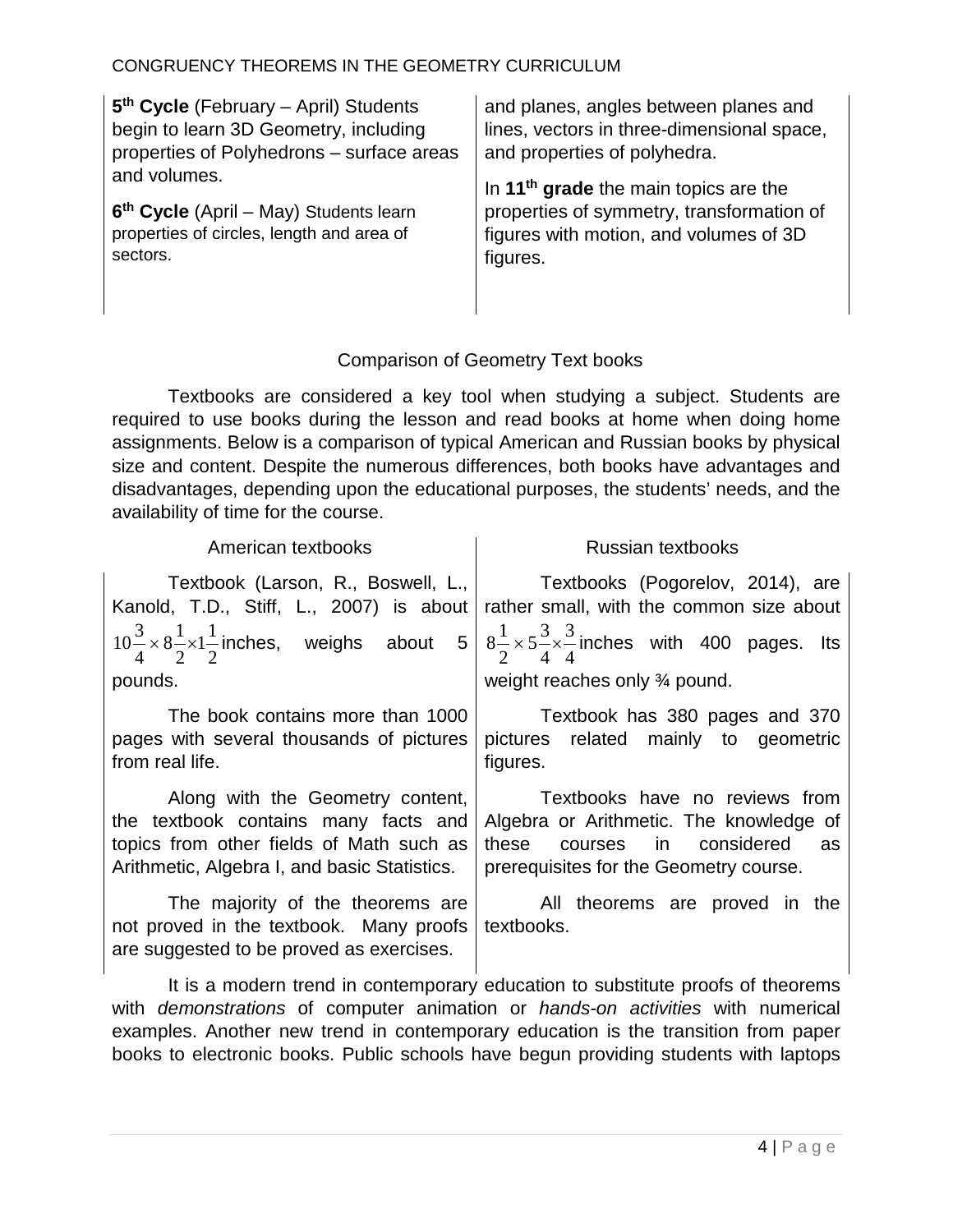with embedded textbooks on all subjects. Such policy eliminates the need for students to carry heavy paper-bound books.

## Triangle Congruency Statements

In Geometry all statements about figures and their properties can be arranged in the following way – main terms, definitions, postulates, theorems, lemmas, and corollaries. *Main terms* describe basic figures and are considered to have no exact definition. *Definitions* describe objects on the basis on main terms. *Postulates* state properties of main terms and are accepted without proofs. *Theorems* represent statements regarding properties of figures and require proofs. *Lemmas* are considered as auxiliary theorems which are important for proofs of a more "serious" nature. *Corollaries* are conclusions from theorems. The set of all these statements in a Geometry course depends substantially upon the philosophy of the educational system as well as the goals of that course. In some courses, for simplicity and brevity, certain theorems could be treated as postulates; definitions could be stated in different ways, and in such a cases, the set of theorems would be different for that particular course<sup>[1](#page-4-0)</sup>.

The two columns in the Table 2 below compare the definitions of congruency and statements about congruent triangles in traditional American and Russian textbooks. The references reflect the common trend in teaching the concept as well as statements about congruent triangles.

Table 2. Congruency statements.

Congruency statements in Congruency statements in

American textbooks **Russian** textbooks

 $\overline{a}$ 

In the American Geometry courses the term "congruent figures" is defined as *figures with the same size and shape (*Larson et all, 2007, p. 225). An alternative definition states that in congruent figures corresponding sides and corresponding angles are congruent.

 In the Russian Geometry courses the term "congruent figures" is defined as *figures which will coincide after we match them (mentally or physically)* (Atanasian, L.S., Butuzov, V.F., Kadomzev S.B., 2015, p.28). From such a definition it follows that congruent figures must have congruent

<span id="page-4-0"></span><sup>1</sup> For example, a parallelogram can be defined as *a quadrilateral with opposite parallel sides*. From such a definition, it is easy to prove the theorem that opposite sides are congruent. On the other hand, a parallelogram might be defined as *a quadrilateral with opposite congruent sides*. From this definition the theorem can be proved that opposite sides must be parallel.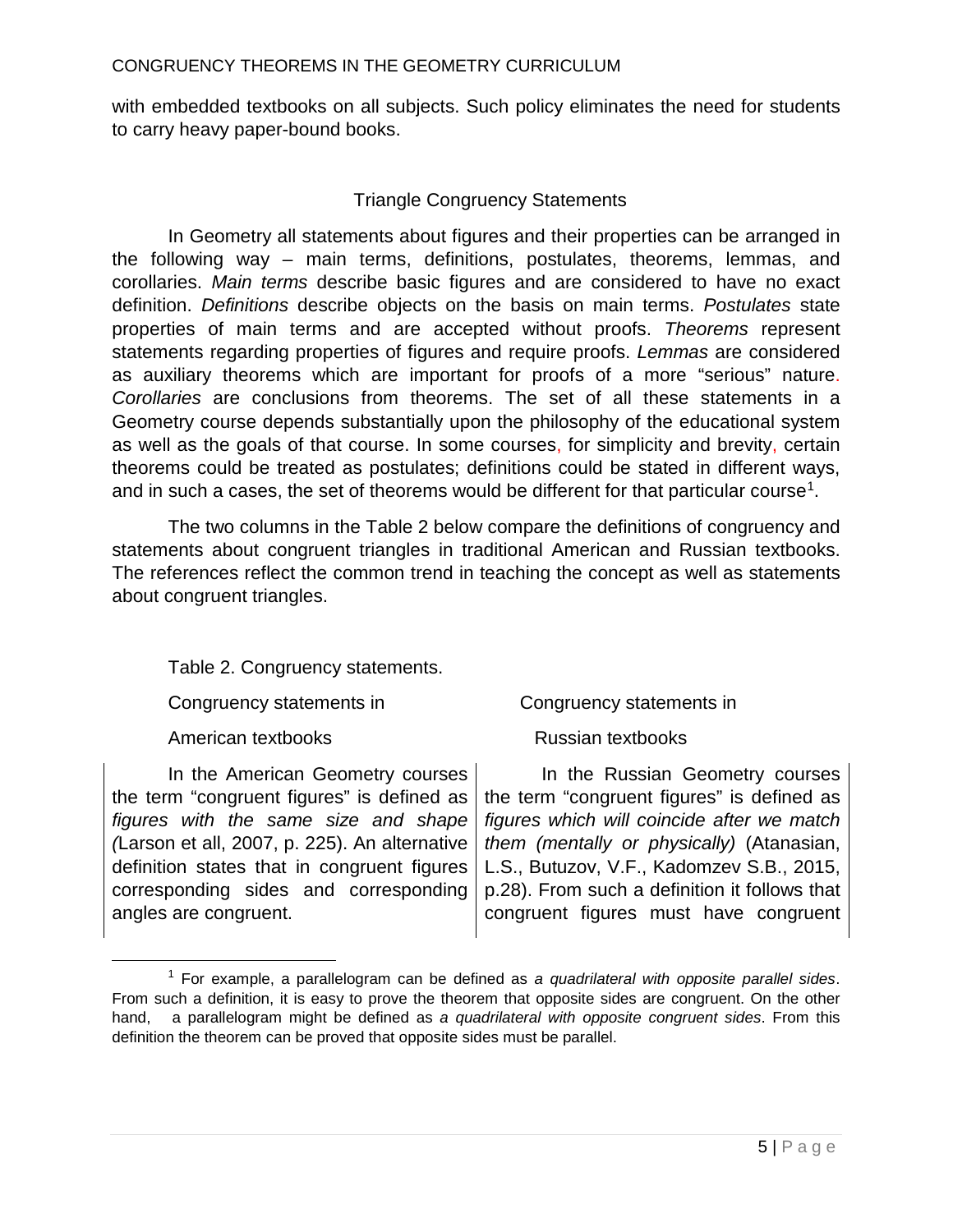|                                                                                                                                                                                                                                                                                                       | sides and congruent angles.                                                                                                                                                                                                                                                                   |
|-------------------------------------------------------------------------------------------------------------------------------------------------------------------------------------------------------------------------------------------------------------------------------------------------------|-----------------------------------------------------------------------------------------------------------------------------------------------------------------------------------------------------------------------------------------------------------------------------------------------|
| All known statements (5 statements) about<br>congruent triangles are learned in the<br>following sequence:<br><b>SSS postulate</b><br><b>SAS</b> postulate<br>HL theorem<br>ASA postulate<br>AAS theorem (which is derived from<br>the ASA postulate but is not<br>explicitly proved in the textbook) | In Russian courses all statements about<br>congruent triangles are<br>treated<br>as<br>theorems. Theorems are learned in the<br>following sequence:<br>- SAS theorem<br>- ASA theorem<br>- SSS theorem<br>- HL theorem<br>The AAS theorem is considered as a<br>corollary to the ASA theorem. |

Many American textbooks (even college-level textbooks) do not include explicit proofs, opting instead to leave many proofs as exercises for students. Not many proofs can be found in the Appendix at the end of the book. Russian textbooks traditionally provide proofs of all theorems mentioned in the course. Moreover, the teacher proves these theorems in class and students repeat proofs as homework or as a classwork.

The use of computer programs and software such as a Sketchpad (Sutherland, 1980), allows the teacher to provide numerical and visual examples to illustrate the validity of statements of the proofs they teach. Often such demonstrations substitute the exact proofs.

# Theorem about two congruent sides and one congruent angle

One of the four (or five – see the table above) statements about congruent triangles is the *SAS* statement which says that *two triangles are congruent if two sides and the included angle in one triangle are congruent to two corresponding sides and the included angle in another triangle*. The figures on the Picture1 below demonstrate this statement.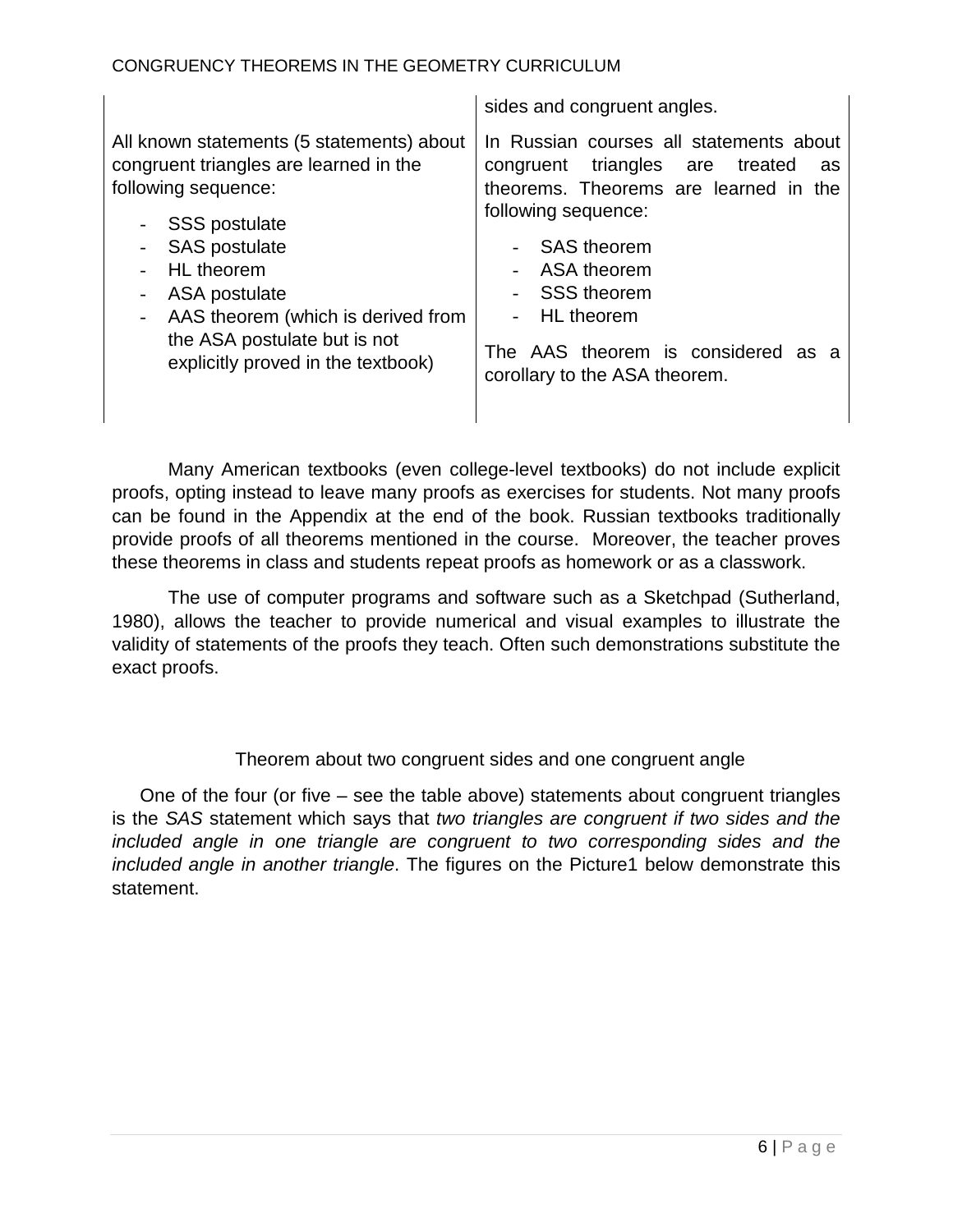

Picture 1. SAS (side-angle-side) statement about congruent triangles: ΔRST ≅ ΔUVN

In triangles ΔRST and ΔUVN, the pairs of sides *RS* , *UV* and *RT* , *UN* are congruent. The included angles (between congruent sides), ∠*R* and ∠*U* , are also congruent. So, triangles ΔRST and ΔUVN must be congruent: ΔRST ≅ ΔUVN.

In American tradition, SAS statement is considered a postulate and is accepted as such in many American textbooks. In Russian (and European) tradition, the SAS statement is considered a theorem which is to be proved. The central point of the SAS theorem (postulate) is the proposition that two triangles are congruent if they have *two congruent sides and congruent included angles.* In such a case the triangles are certainly congruent – it is either accepted as a postulate (American approach), or proved as a theorem (European or Russian approach). However, what if the congruent angle *is not* the included angle between congruent sides? In such a case, the triangles under consideration could be different (not congruent). Such a statement often is considered as a SSA statement. A close analysis of the SSA statement shows that triangles that satisfy this condition need not be congruent.

The Picture 2 below demonstrates the case in which two triangles with two congruent sides and congruent non-included angles are not congruent.



Picture 2. Example when triangles are not congruent if the congruent angles are not included angles for congruent sides.

Pairs of sides  $\overline{RS}$ ,  $\overline{UV}$  and  $\overline{ST}$ ,  $\overline{VN}$  are congruent but congruent angles ∠*R* and  $\angle U$  are not between the congruent sides. It is clear that these two triangles  $\triangle$ RST and ΔUVN are not congruent because they have different shapes - angles ∠*S* and ∠*V* are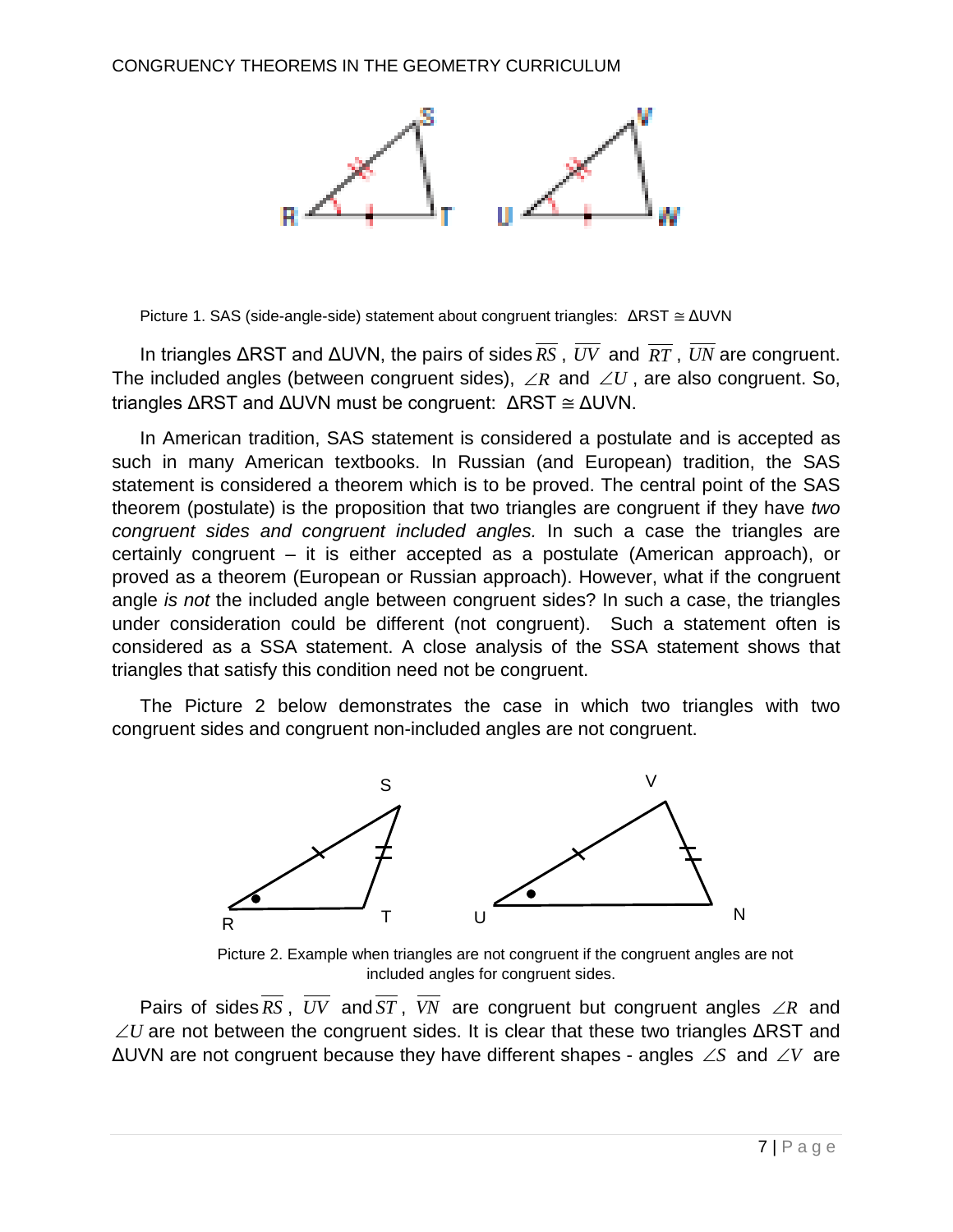different (∠*S* is acute and angle ∠*V* is obtuse), angles ∠*T* and ∠*N* are different (∠*T* is obtuse and ∠*N* is acute), and sides *RT* and *UN* are different (side *RT* is shorter than the side *UN* ). So, the SSA condition does not provide the congruency for these triangles.

Now consider the question – if for two triangles their congruent angles are not the included angles between congruent sides then *could* such triangles be congruent?

For example, the two triangles pictured below (see the Picture 3) have two pairs of congruent sides and a pair of congruent angles which are not the included angles for these given sides.



Picture 3. Example when congruent angles are not included angles for congruent sides.

In this picture congruent angles ∠*A*and ∠*A*′ are not the included angles for pars of congruent sides  $\overline{AB}$ ,  $\overline{BC}$  and  $\overline{A'B'}$ ,  $\overline{B'C'}$ . Corresponding pair of angles  $\angle B$ ,  $\angle B'$  are acute, angles∠*C* , ∠*C*′ are obtuse, but their exact measures are unknown. The question we must consider – are triangles ΔABC and ΔA'B'C' congruent?

Some authors investigate cases in which the triangles described above are certainly congruent as well as cases in which the triangles are not necessarily congruent (Congruence, 2014). They compare the lengths of the opposite and adjacent sides of the congruent non-included angle of each triangle. They argue that if the side opposite the congruent angle is longer than the adjacent side then such triangles are certainly congruent. In the web site of the Oswego School District the statement SSA was named as "donkey theorem" (Regents Exam Preparation Center, 2012). Authors investigate this statement and conclude from some examples that such theorem is not always true. The problem of the "fourth" statement about congruent triangles was discussed at Moscow State University (Rozov, 2010). He described the drawing of different possible triangles with the given congruent angle and two sides. He demonstrated that triangles which satisfy SSA condition are not necessarily congruent and could be different. In all these works authors leave the open question – describe all possible cases when triangles which satisfy SSA conditions are congruent.

So, to answer the question whether triangles that satisfy SSA condition are congruent, consider all possible combination of such triangles - triangles with two congruent sides and one congruent angle which is not an included angle between these sides (SSA condition).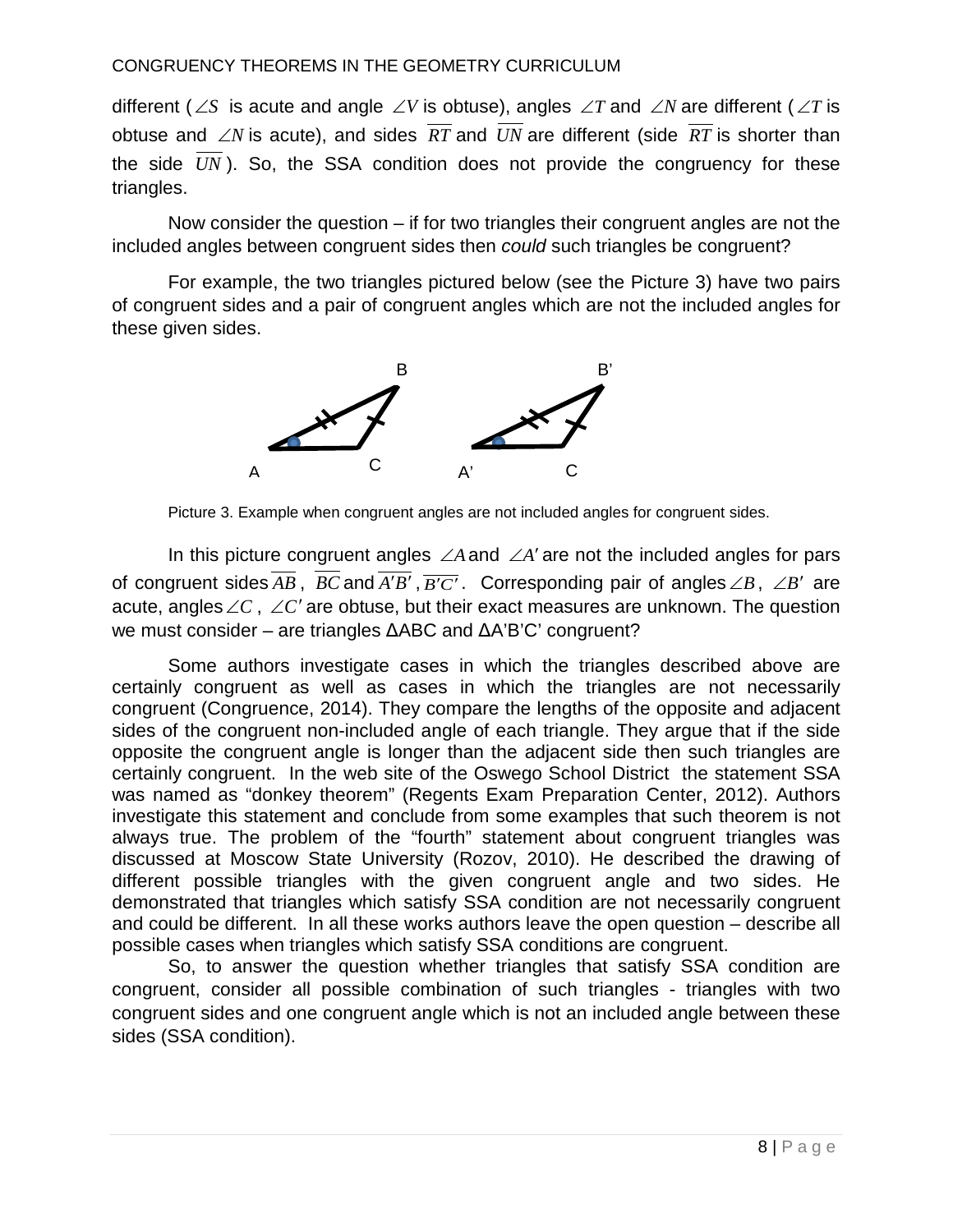Angles in triangles could be either acute or obtuse. In this article we do not consider right triangles. In congruent triangles all corresponding angles have the same measure. So, if one angle is acute, then the corresponding angle in another triangle has to be also acute. And if some angle is obtuse, then its corresponding angle has to be obtuse as well. So, for any angle there are 2 possible options. But once the sum of measures in the triangle equals 180˚, then for two triangle there are 6 combinations for angles. To answer the question whether triangles that satisfy SSA conditions are congruent, it is necessary to analyze all these six combinations of triangles and angles (the Table 3 below).

It turns out that from all possible 6 cases, there are only two cases (5 and 6) when triangles certainly cannot be congruent as they have different angles. In cases 1-4 triangles have the same similar corresponding angles (acute or obtuse), but the exact measure stays unknown. Such triangles must be congruent.

|                | Non included<br>Congruent angles | Second included<br>angles<br>(exact measure is<br>unknown) | Third included angles<br>(exact measure is<br>unknown) | Congruent<br>triangles |
|----------------|----------------------------------|------------------------------------------------------------|--------------------------------------------------------|------------------------|
| 1              | Acute                            | Obtuse                                                     | Acute                                                  | <b>YES</b>             |
| $\overline{2}$ | Acute                            | Acute                                                      | Acute                                                  | <b>YES</b>             |
| 3              | Acute                            | Acute                                                      | Obtuse                                                 | <b>YES</b>             |
| $\overline{4}$ | Obtuse                           | Acute                                                      | Acute                                                  | <b>YES</b>             |
| 5              | Acute                            | Obtuse<br>Acute                                            | Acute<br>Obtuse                                        | <b>NO</b>              |
| 6              | Acute                            | Acute<br>Obtuse                                            | Obtuse<br>Acute                                        | <b>NO</b>              |

Table 3. Combinations of angles that make two triangles be congruent or not congruent.

The analysis below proves that in cases 1-4, triangles MUST to be congruent. Proofs for all these cases are quite similar. There are two cornerstones in such proofs. The first issue is that the property of isosceles triangles - their base angles are acute and congruent. This issue is beyond this article to prove. It could be found in any Geometry text book (Larsen et all, 2007), (Burger et all, 2007).

The second issue is the way to compare triangles. Segments are considered congruent if they have the same length (Larsen et all, 2007, p.11). In other words, congruent segments will coincide in all points if we put them on each other. Angles are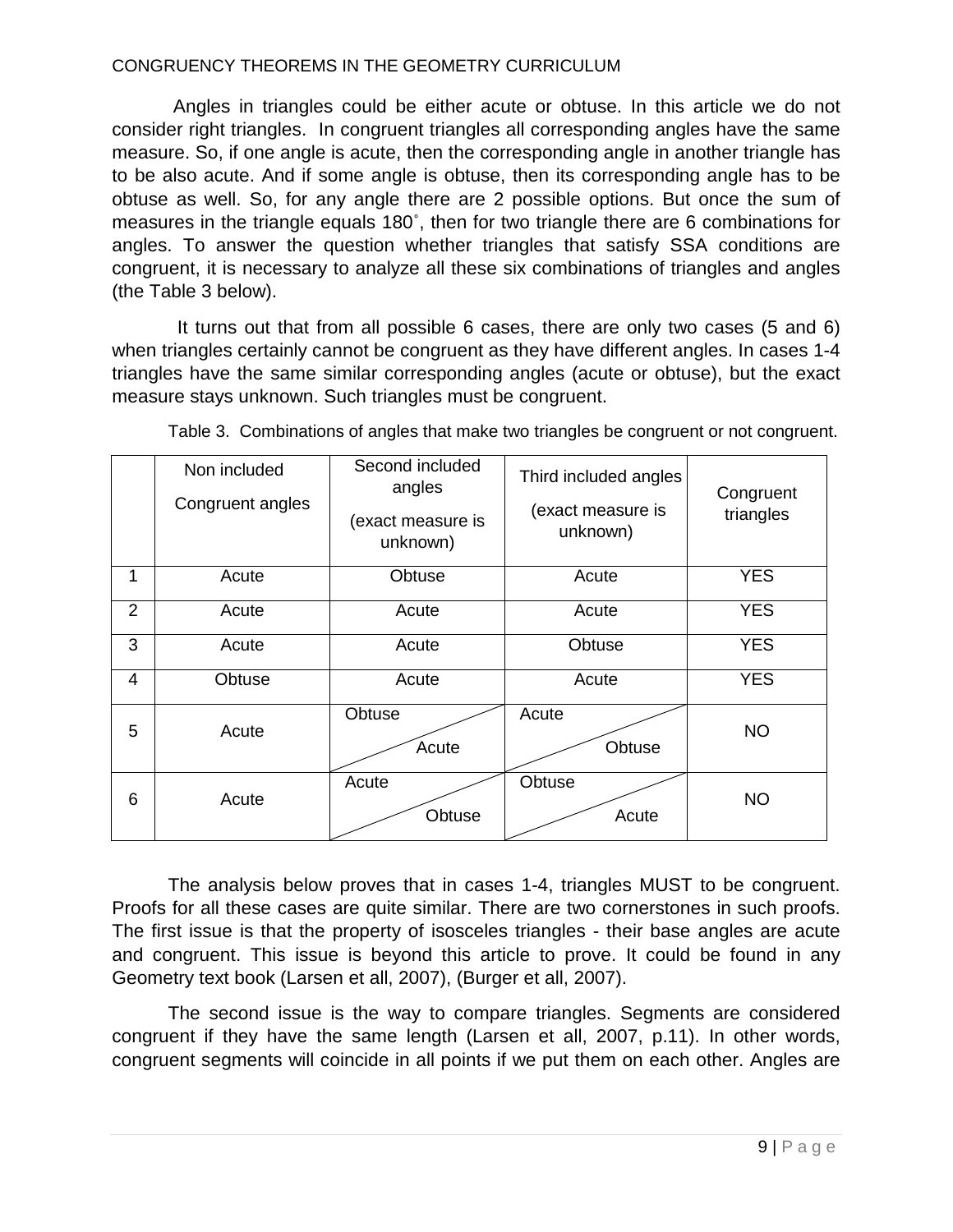considered congruent if they have the same measure (Larsen et all., 2007, p.26). In other words, rays of angles will coincide in all points if we put angles on each other. So, for triangles to be congruent their sides and angles have to be congruent (Larsen et all., 2007, p.225). In other words, congruent triangles coincide in all points if we put them on each other. Such approach will be used for proving statements below.

# 1. Proofs of Statements

Below are proofs for statements 1-4 from the table 2 above.

Statement 1. If two triangles satisfy SSA conditions, included angles are obtuse, and the third angles are both acute, then such triangles are congruent.

Consider two triangles ΔABC and ΔA'B'C' (see Picture 4 below).



Picture 4. Triangles which satisfy SSA conditions in the Statement 1.

Given:  $m_\angle A = m_\angle A'$ ,  $\overline{AB} = A'B'$ , and  $\overline{BC} = B'C'$ ; angles  $\angle B$  and  $\angle B'$  are obtuse; angles  $\angle C$  and  $\angle C'$  are acute.

Prove: ΔABC ≅ ΔA'B'C' (triangles ΔABC and ΔA'B'C' are congruent).

Proof:

1. Put the triangle ΔA'B'C' on the triangle ΔABC (see Picture 5) and suppose that these triangles do not coincide. In other words, they are not congruent.



Picture 5. Triangles after matching in the Statement 1.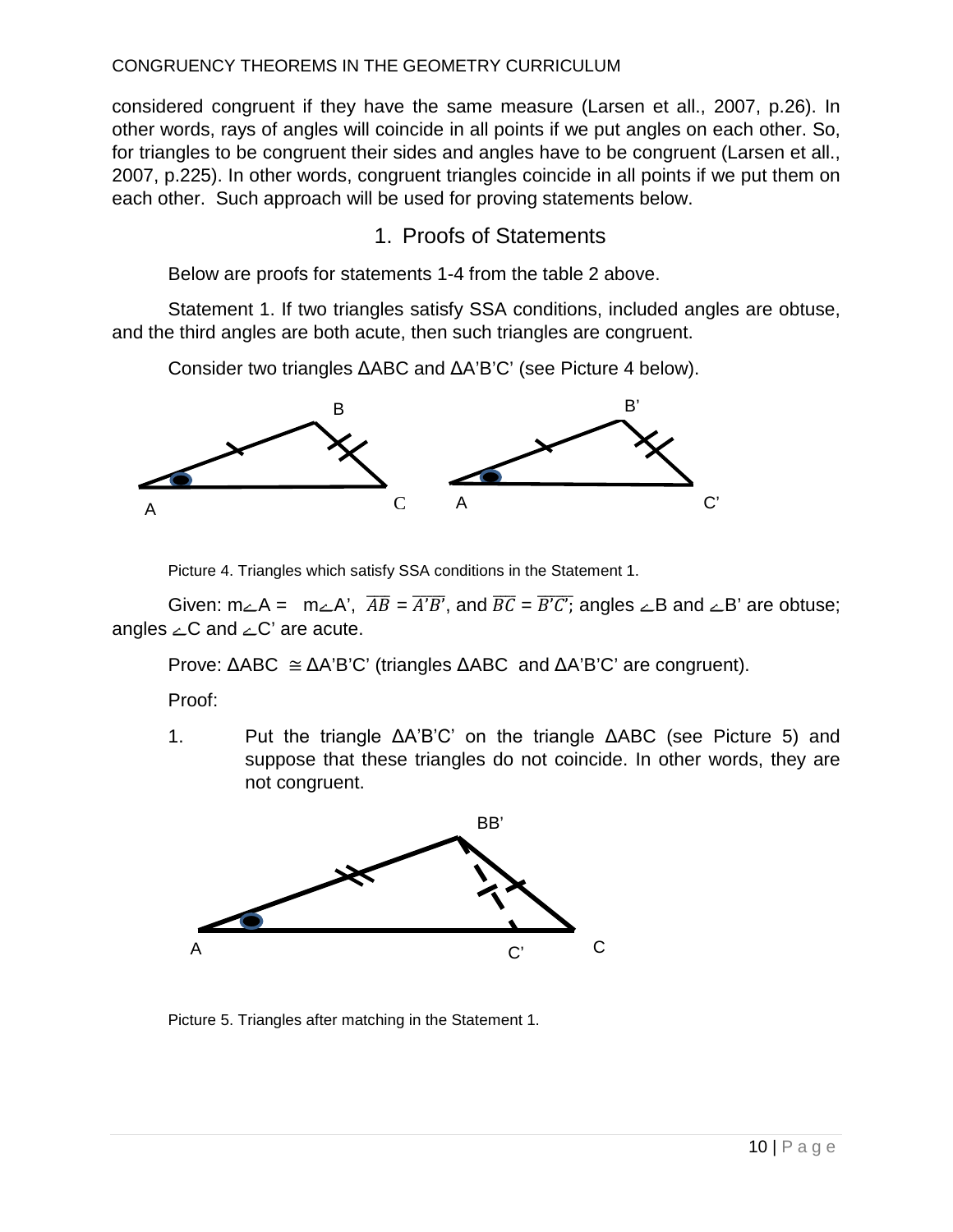2. Side  $\overline{A'C'}$  will go along side  $\overline{AC}$ 

3. Side  $\overline{A'B'}$  will go along the side  $\overline{AB}$  and will coincide with  $\overline{A'B'}$  because m $\angle A =$  $m \angle A'$  and  $\overline{AB} = \overline{A'B'}$ .

4. Sides BC and B'C' will make an isosceles triangle  $\triangle C'BB'C$  because  $\overline{AB}$  =  $\overline{A'B'}$ , and  $\overline{BC} = \overline{B'C'}$ . In such case  $\angle CC'BB'$  has to be acute base angle in the isosceles triangle. But this is impossible because  $\angle A'C'B'$  is acute, angles  $\angle A'C'B$  and  $\angle BB'C'C$ are supplementary, and that is why  $\angle CC'BB'$  turns out to be obtuse.

So, triangles ΔABC and ΔA'B'C' must coincide in all sides, in other words they are congruent.

End of the proof.

Statement 2. If two triangles satisfy SSA conditions, included angles are acute, and the third angles are also both acute, then such triangles are congruent.

Consider two triangles ΔABC and ΔA'B'C' (see Picture 6 below).



Picture 6. Triangles that satisfy SSA conditions in the Statement 2.

Given:  $m_\angle A =$ :  $m_\angle A$ ;  $\overline{AB} = \overline{A'B'}$ , and  $\overline{BC} = \overline{B'C'}$ ; angles  $\angle B$  and  $\angle B'$  are acute; angles  $\angle C$  and  $\angle C'$  are also acute.

Prove:  $\triangle ABC \cong \triangle A'B'C'$  (triangles  $\triangle ABC$  and  $\triangle A'B'C'$  are congruent).

Proof: 1. Put the triangle  $\Delta A'B'C'$  on the triangle  $\Delta ABC$  (see Picture 7) and suppose that these triangles do not coincide. In other words, they are not congruent.



Picture 7. Triangles after matching in the Statement 2.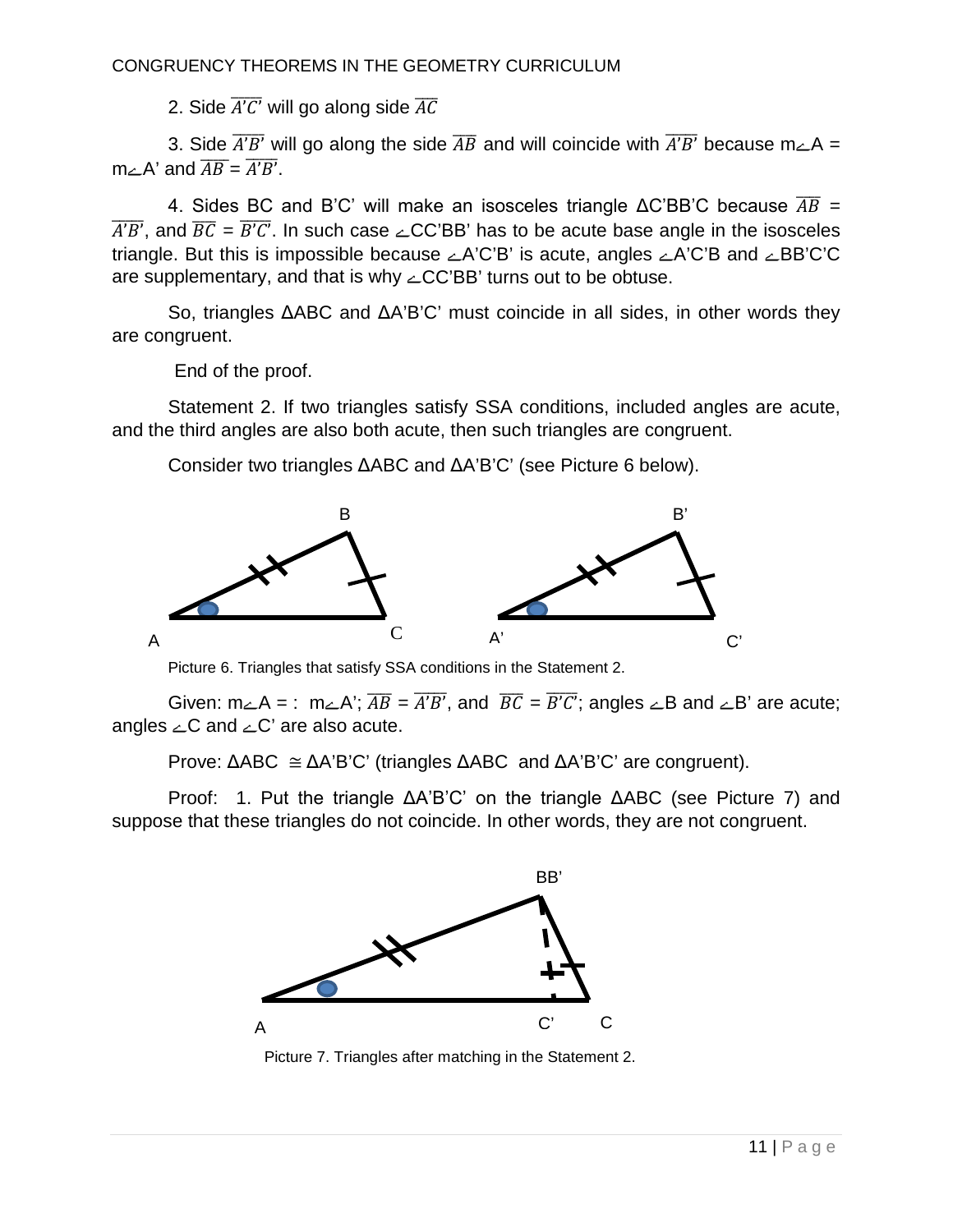2. Side  $\overline{A'C'}$  goes along side  $\overline{AC}$ 

3. Side  $\overline{A'B'}$  goes along side  $\overline{AB}$  and coincides with  $\overline{A'B'}$  as m $\angle A = m\angle A'$  and;  $\overline{AB} = \overline{A'B'}$ .

4. Sides  $\overline{BC}$  and  $\overline{B'C'}$  make an isosceles triangle  $\Delta C'BB'C$  as  $\overline{AB} = \overline{A'B'}$  and  $\overline{BC}$  $=\overline{B'C'}$ . In such case  $\angle CC'BB'$  has to be acute as a base angle in the isosceles triangle. But this is impossible because  $\angle A'C'B'$  is acute, angles  $\angle A'C'B$  and  $\angle BB'C'C$  are supplementary, and  $\angle CC'BB'$  turns out be obtuse.

So, triangles ΔABC and ΔA'B'C' have to coincide in all sides. In other words they are congruent.

End of the proof.

Statement 3. If two triangles satisfy SSA conditions, included angles are acute, and the third angles are both obtuse, then such triangles are congruent.

Consider two triangles ΔABC and ΔA'B'C' (see Picture 8 below).



Picture 8. Triangles that satisfy SSA conditions in the Statement 3.

Given:  $m_\angle A =$ :  $m_\angle A'$ ;  $\overline{AB} = \overline{A'B'}$ , and  $\overline{BC} = \overline{B'C'}$ ; angles  $\angle B$  and  $\angle B'$  are acute; angles  $\angle C$  and  $\angle C'$  are obtuse.

Prove:  $\triangle ABC \cong \triangle A'B'C'$  (triangles  $\triangle ABC$  and  $\triangle A'B'C'$  are congruent).

Proof:

 $1<sup>1</sup>$ Put the triangle ΔA'B'C' on the triangle ΔABC (see Picture 9) and suppose that these triangles do not coincide. In other words, they are not congruent.

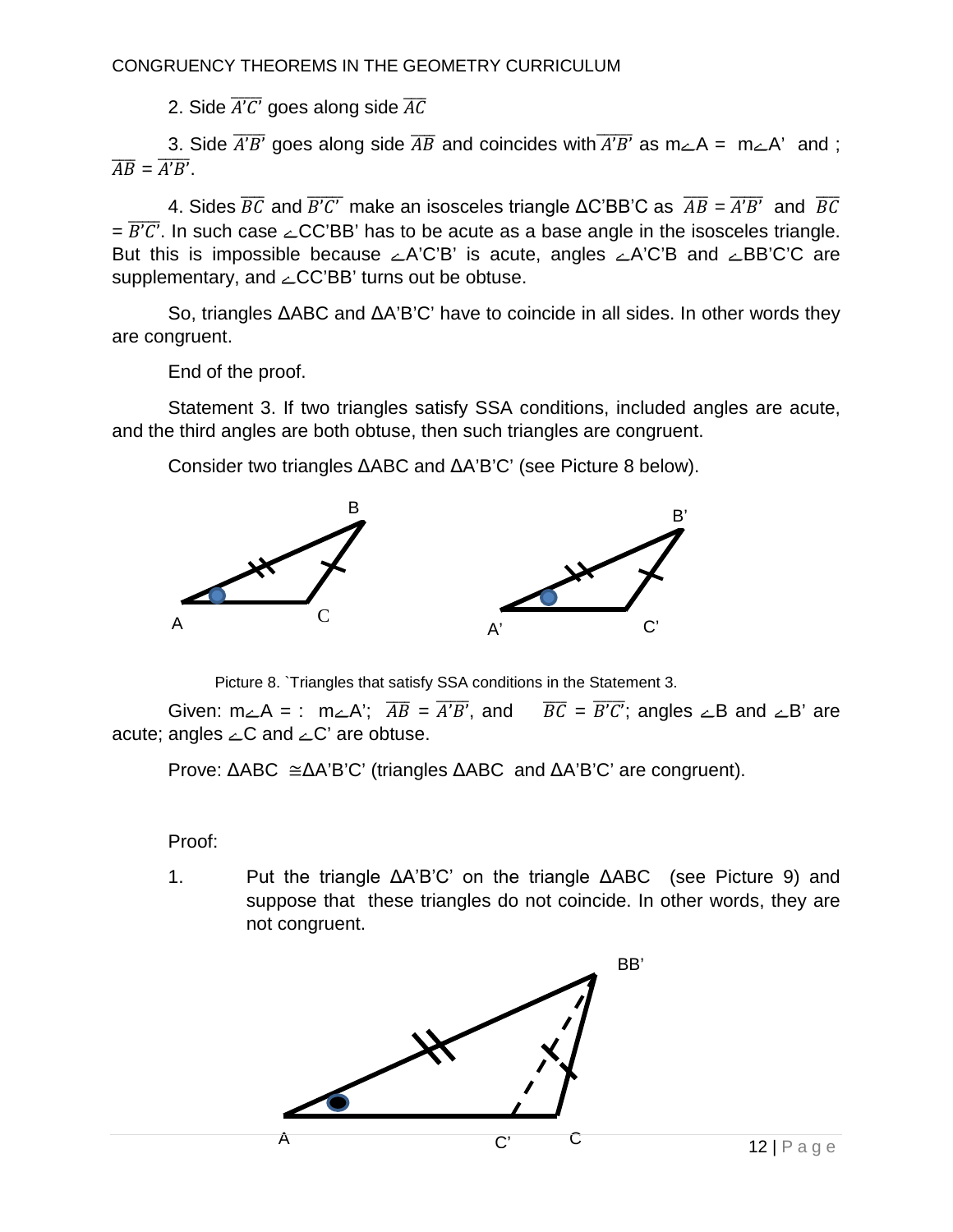Picture 9. Triangles after matching in the Statement 3.

2. Side  $\overline{A'C'}$  goes along side  $\overline{AC}$ 

3. Side  $\overline{A'B'}$  goes along side  $\overline{AB}$  and coincides with  $\overline{A'B'}$  because m $\angle A =$  $m\angle A'$  and  $\overline{AB} = \overline{A'B'}$ .

4. Sides  $\overline{BC}$  and  $\overline{B'C'}$  make an isosceles triangle  $\triangle C'BB'C$  because  $\overline{AB} = \overline{A'B'}$ . and  $\overline{BC} = \overline{B'C'}$ . In such case  $\angle C$  has to be acute. But this is impossible because  $\angle C$  is an obtuse angle. So, in the isosceles triangle  $\Delta C'BB'C$  one base angle is acute and the other one is obtuse, which is impossible.

So, triangles ΔABC and ΔA'B'C' must coincide in all sides, so they are congruent.

End of the proof.

Statement 4. If two triangles satisfy SSA conditions, included angles are acute, and the third angles are both obtuse, then such triangles are congruent.

Consider two triangles  $\triangle ABC$  and  $\triangle A'B'C'$  (see Picture 10 below).



Picture 10. Triangles that satisfy SSA conditions in the statement 4.

Given:  $m_\angle A =$ :  $m_\angle A$ ;  $\overline{AB} = \overline{A'B'}$ , and  $\overline{BC} = \overline{B'C'}$ ; angles  $\angle B$  and  $\angle B'$  are acute; angles  $\angle C$  and  $\angle C'$  are acute.

Prove:  $\triangle ABC \cong \triangle A'B'C'$  (triangles  $\triangle ABC$  and  $\triangle A'B'C'$  are congruent).

Proof:

1. Put the triangle  $\Delta A'B'C'$  on the triangle  $\Delta ABC$  (see Picture 11) and suppose these triangles do not coincide, in other words, they are not congruent.

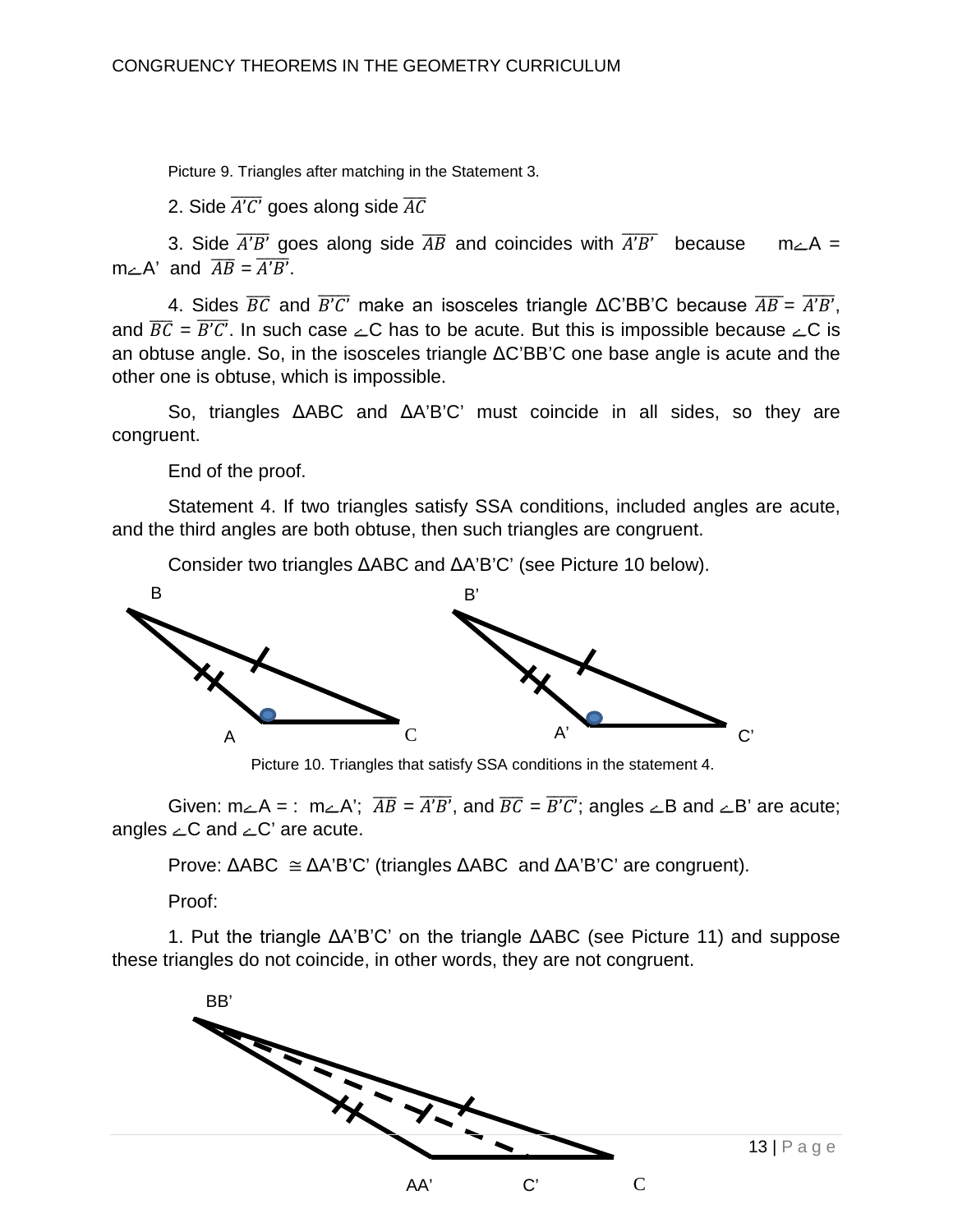Picture 11. Triangles after matching in the Statement 4.

2. Side  $\overline{A'C'}$  goes along side  $\overline{AC}$ 

3. Side  $\overline{A'B'}$  goes along side  $\overline{AB}$  and coincides with  $\overline{A'B'}$  because m $\angle A = : m \angle A'$ and  $\overline{AB} = \overline{A'B'}$ .

4. Sides  $\overline{BC}$  and  $\overline{B'C'}$  make an isosceles triangle  $\triangle C'BB'C$  because  $\overline{AB} = \overline{A'B'}$ , and  $\overline{BC} = \overline{B'C'}$ . In such case  $\angle CC'BB$  has to be acute. But this is impossible because  $\angle C$  is acute, and angles  $\angle A'C'B'$  and  $\angle CC'BB'$  are supplementary. So, in the isosceles triangle  $\Delta C'BB'C$  one base angle is acute and the other one is obtuse which is impossible.

So, triangles ΔABC and ΔA'B'C' must coincide in all sides, so they are congruent.

End of the proof.

The generalization of four above statements can be summarized in the following

Theorem: If triangles satisfy the SSA conditions, and other angles are both acute or are both obtuse, then such triangles are congruent.

This theorem requires comparing three congruent parts of the triangle (two sides and one not included angle) and one included angle with no exact measure. Such conditions are still weaker than the comparison of measures of six parts of the triangle (three sides and three angles).

It is worthwhile to mention some other statements (theorems) about congruent triangles. Such statements prove that triangles are congruent if they:

- a) have congruent two sides and medians to the third side
- b) have two sides and congruent altitudes
- c) have congruent one side, an altitude, and a bisector.

Such statements are not regularly studied in Geometry courses, but they are available (Atanasian et all., 2015).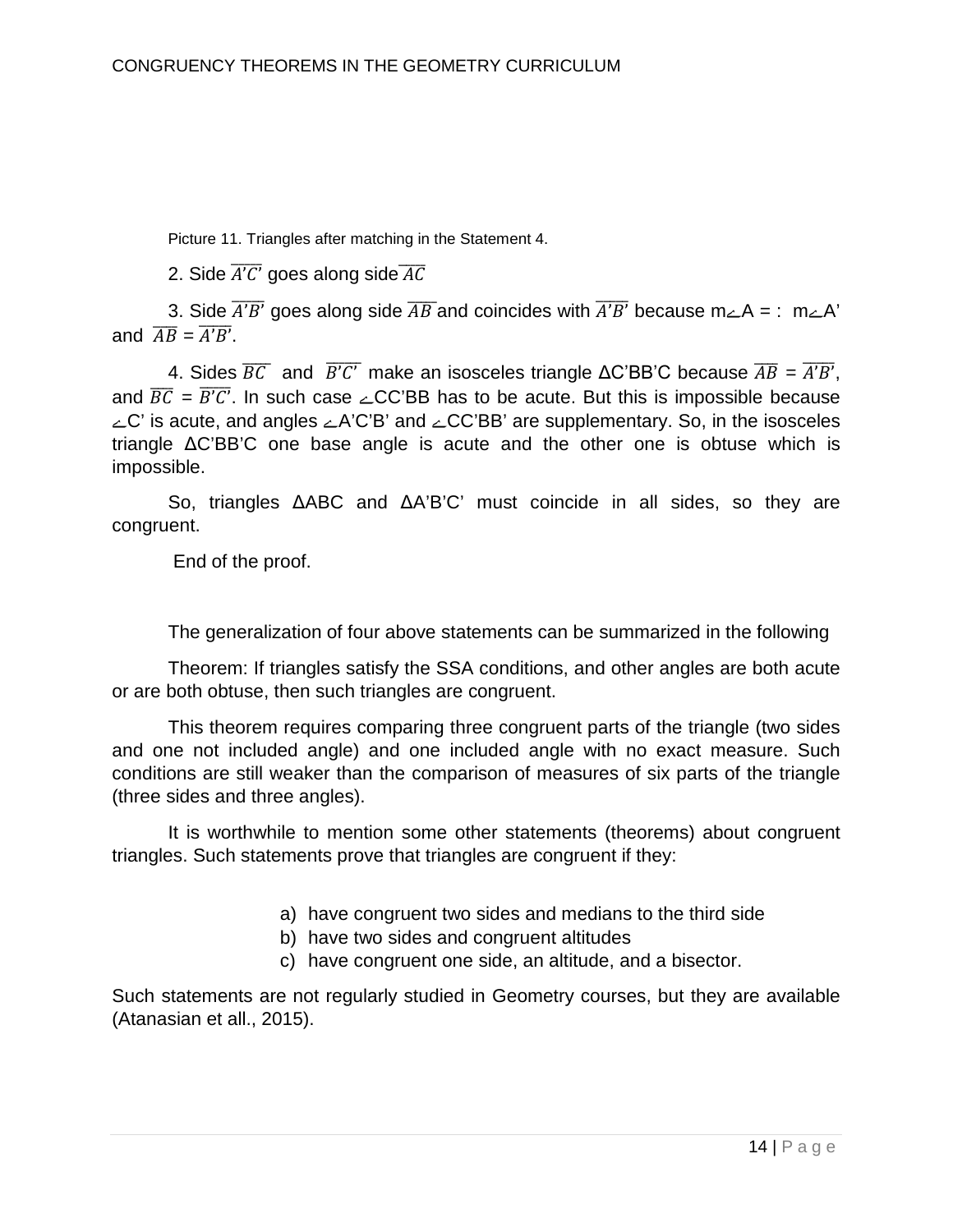## 2. Conclusions

The previous comparison of Geometry curriculum and four statements proven above allow drawing the following conclusions:

- 1. Introduction to Geometry should be made in the  $8<sup>th</sup>$  grade of middle school. At least, it could be done in middle early colleges or magnet schools. The proposed change will allow high school Geometry course to be given at higher level. This will also better prepare students for college tests (SAT or CAT).
- 2. Statements proven above will allow to include one more theorem about congruent triangles in the Geometry curriculum:

If two triangles satisfy the SSA conditions, and other pairs of corresponding angles are acute or obtuse, then such triangles are congruent.

Such theorem can be used as an additional criterion for finding congruent triangles along with other traditional theorems – SAS, ASA, AAS, SSS, and HL.

- 3. In a high school Math education such theorem requires a review of validity of the use SSA statements in the contemporary Geometry textbooks. Answers to problems related to this statement should be re-evaluated.
- 4. Contemporary measuring devices, computation methods make the comparison of all sides and angles of triangles in real life very accessible without the application of congruency theorems. In such case the proven statement (theorem) has a restricted value.

# Acknowledgements

The author is grateful to Sam Houston State University for the opportunity to present this paper at the conference. The article could not be written without valuable contribution of the following people: the author's colleagues from the Math Department of the Challenge Early College HS – Gloria Carrillo, Charles Burrus and especially Warren Morales. Comments of Kamil Safin from HISD are greatly appreciated. This article could not be finished without assistance from Russia - Maria Lavrinenko, Anna Tepenitsina and Marina Mihina. Important contribution for the final version was done by Ekaterina Belik and Timur Rakhmatulin.